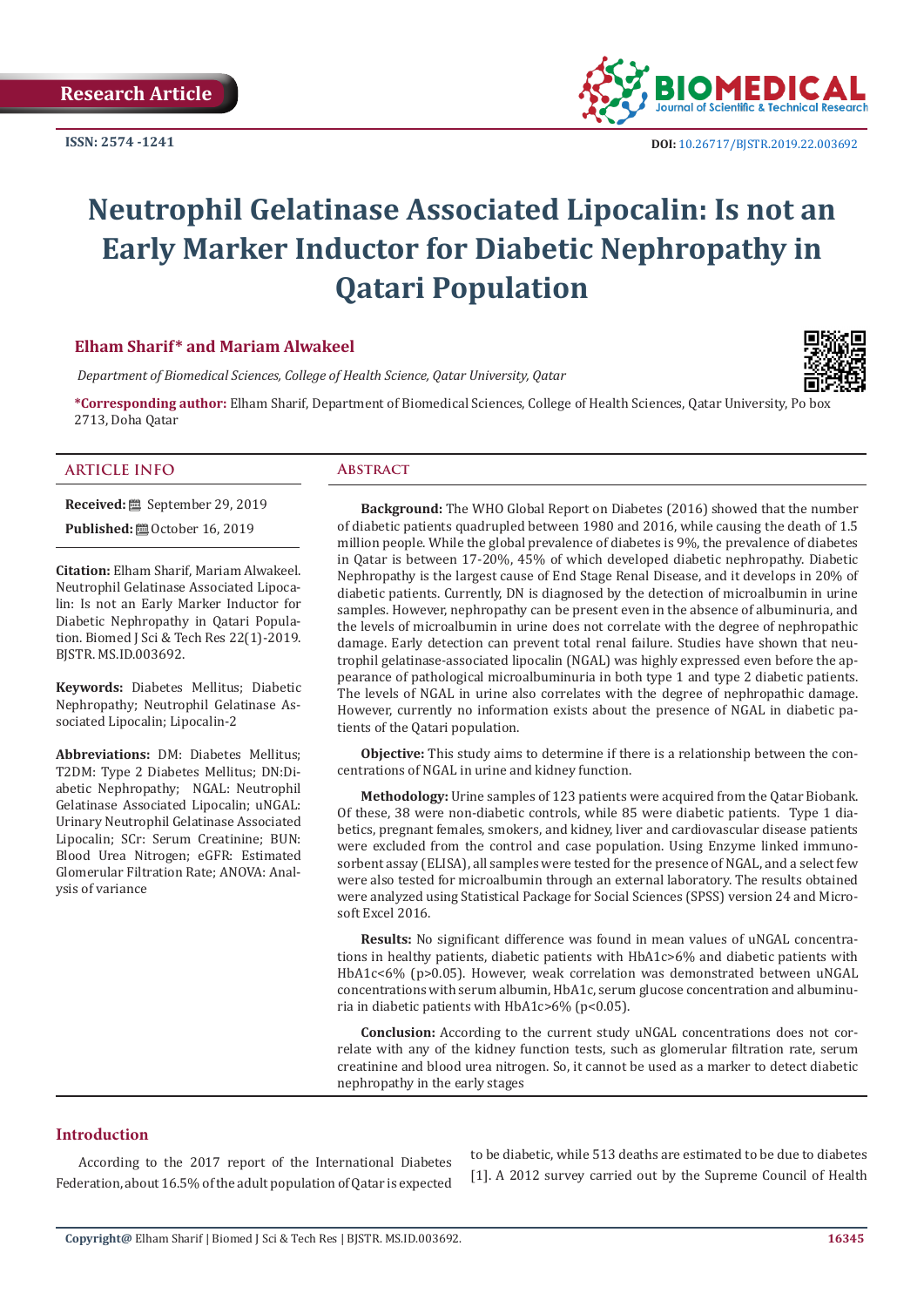showed that about 17-20% of the Qatari population was diabetic, while 45% of them developed Diabetic Nephropathy (DN) [2]. DN is a microvascular complication of diabetes, and it is clinically characterized by persistent albuminuria, decline in glomerular filtration and function, and high risk of cardiovascular mortality and morbidity. DN, which is one of the microvascular complications of diabetes, is the largest cause of End Stage Renal Disease (ESRD) [3].A kidney biopsy is the most accurate way of diagnosing DN, but since it is an invasive procedure, currently, DN is mainly diagnosed by testing the concentration of urine microalbumin. However, often, there is normoalbuminuria even though glomerular damage is observed under the microscope. In some laboratories, the serum creatinine and blood urea nitrogen [4], and the estimated glomerular filtration rate is also used as a diagnostic tool. However, these parameters are affected by various other physiological and pathological factors, such as pregnancy, exercise, dehydration, cardiovascular disease and inflammation, to name a few.

Moreover, the above-mentioned criteria often manifest only after the disease has progressed. Since early detection is the key to manage nephropathy patients, it is important to determine a suitable biomarker that is detectable in the earliest stages of DN. Neutrophil Gelatinase associated lipocalin (NGAL) is one such biomarker [5]. It is secreted when there is damage to tubular cells, which precedes glomerular damage, and is therefore seen in urine only in case of injury, and much earlier than the glomerular markers currently used. It also correlates with the degree of nephropathic damage [6]. Therefore; it is a promising biomarker to detect DN in the early stages to facilitate efficient patient management [7]. Based on previous publications, it is hypothesized that the Neutrophil gelatinase associated lipocalin (NGAL) is an early diagnostic biomarker of diabetic nephropathy. The aim of this study was to investigate the relationship between the concentration of neutrophil gelatinase associated lipocalin with kidney function.

# **Epidemiology of Diabetes**

Diabetes mellitus (DM) is a leading cause of mortality and morbidity [8]. It is a common disease in Qatar. According to Hamad Medical Corporation [HMC] (2017), the prevalence of diabetes is 17% and 11- 23% are at risk of having diabetes [2]. Moreover, Qatar is considered to be one of the countries that have an increased rate of glucose intolerance in 17% of its population [9]. Furthermore, in 2012, it was reported that the prevalence of Qatari Type 2 Diabetes mellitus (T2DM) patients was 16.7%, and by 2050, it is predicted to reach 24%, where most of T2DM are aged from 18 to 64 years old. Additionally, the prevalence of physical inactivity, obesity and active smoking were 45.9%, 41.4% and 16.4% respectively [9]. Obesity is considered to be a key factor that affects two-thirds of the incidence of T2DM Qatari patients. Therefore, evaluating the future of T2DM in Qatar is crucial to be notified to control the prevalence of the disease by addressing new preventive methods, early detection of the disease and therapeutic interventions [2]. Moreover, it is a worldwide metabolic disease in which its prevalence is rising to more than one million new cases annually in the USA [8]. T2DM incidence differs significantly from one geographical area to another according to the variation of environmental, lifestyle and genetic risk factors [10]. The prevalence of T2DM in adult patients is expected to rise in the next decades and to increase greatly in developing countries [11].

# **Novel Biomarkers – Neutrophil Gelatinase-Associated Lipocalin (NGAL)**

It has been observed that the renal tubules, and especially the proximal tubules, play an important role in the development of DN, and this lead to finding that several tubular factors can be found in the urine (tubular proteinuria) even before the onset of glomerular damage or the appearance of microalbuminuria [12]. Neutrophil gelatinase-associated lipocalin (NGAL), a member of lipocalin family has generated a great interest to be a novel marker in the detection of diabetic nephropathy in its early stages [13]. It was initially identified by Allen and Venge in 1989 from human neutrophils [14]. It is not produced by just one cell type like many other endogenous biomarkers as many different pathologies can provoke the production and release of NGAL, such as inflammation, cardiovascular diseases and others [15,16]. It is also called lipocalin-2 [17], and it has a barrel shaped tertiary structure that binds to small lipophilic molecules [18]. Siderophores, small iron binding molecules, are the major ligands for NGAL. It is identified as a 25-kDa protein that exists in monomeric, dimeric and heteromeric forms. It covalently associates with human matrix metalloproteinase 9 (MMP-9) from human neutrophils that is stored mainly in the specific granules of neutrophils [19]. It protects it from degradation.

# **Functions of NGAL**

NGAL is expressed in very minimal levels in several human tissues, such as kidney, trachea, lungs, stomach, and colon. It is found to possess diverse functions such as transportation, activation of MMP-9, induction of apoptosis, tumourgenesis, and regulation of immune responses. NGAL also plays a renoprotective role through enhancing tubule cell proliferation in kidney injury, especially in ischemia-reperfusion injury. In fact, it is one of the most robustly expressed proteins in the ischemic or nephrotoxic injury of kidney [20,21]. In physiological process, recent researches have proved that NGAL can trigger nephrogenesis by stimulating the conversion of mesenchymal cells into kidney epithelia [22]. This is because it can work as an iron-transporting protein to deliver iron, which is crucial for cell growth and development, by forming a complex with iron-binding siderophores [23]. In pathological process, accumulating evidences have suggested that NGAL relates tightly with series of renal dysfunctions.

#### **NGAL, Diabetes and Diabetic Nephropathy**

Studies have successfully investigated that the messenger RNA (mRNA) expression of NGAL is significantly higher in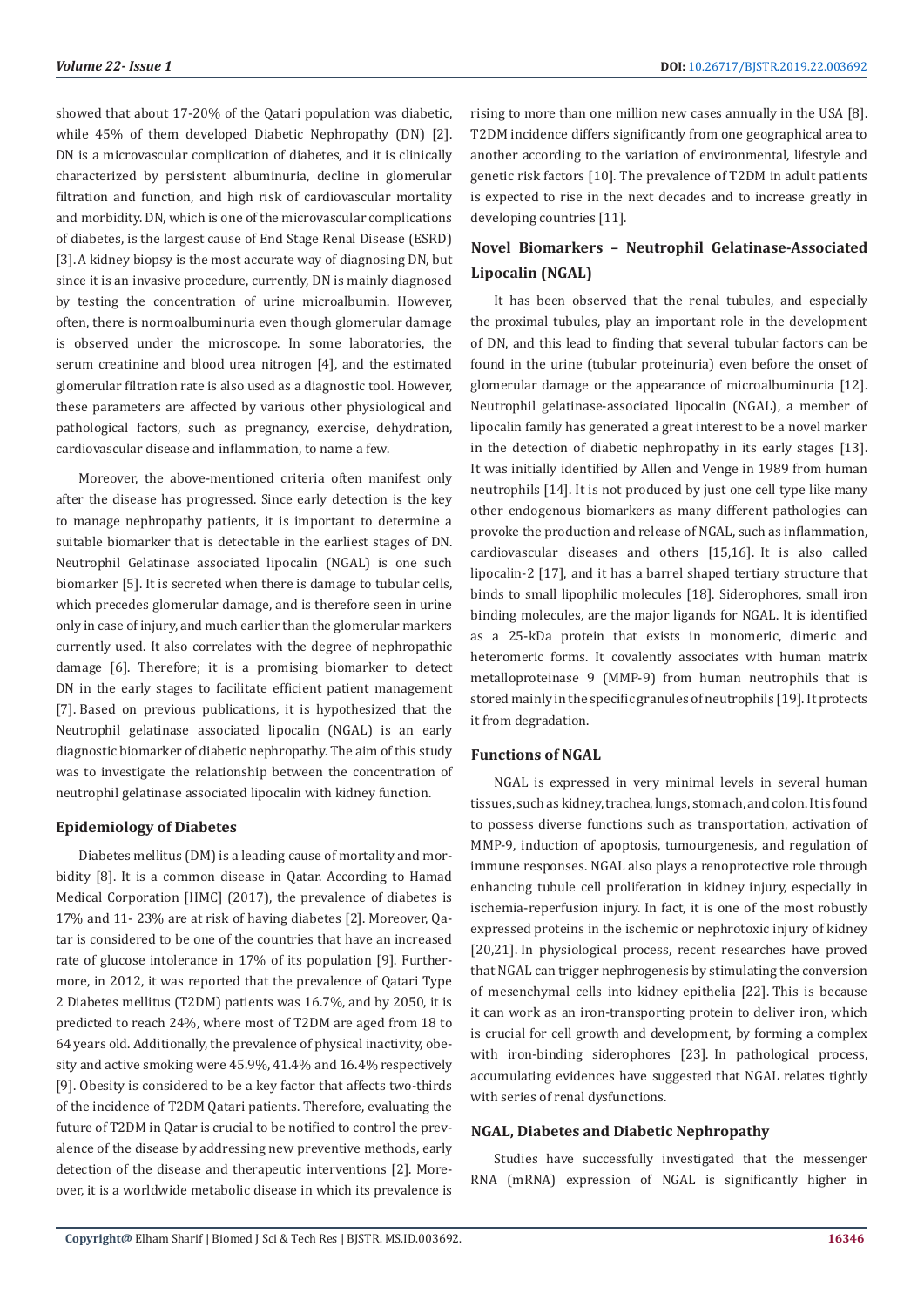diabetic/obese human beings, and associated closely with insulin resistance and hyperglycemia, which implies that NGAL may play an important role in type-2 diabetes [12]. It is speculated that NGAL in DN is produced principally by the injured tubule cells to prevent kidney from early injury for various reasons by upregulating its mRNA within a few hours after the harmful stimuli of kidney tubules. It belongs to stress induced renal biomarkers involved in the pathophysiology of diabetic nephropathy. Firstly, since injury of renal tubule is unavoidable in the process of DN, repair mechanisms must be started by the body. As an iron-transporting protein, NGAL may be expressed by the damaged tubule to induce regeneration since iron is necessary for re-epithelialization. Besides, the complex of NGAL/siderophore/Fe<sup>2+</sup> can up-regulate heme-oxygenase 1 (HO-1), which could limit oxidant-mediated apoptosis of renal tubule cells through limiting iron-driven oxidant stress [23]. Second, it is well known that the pathological changes of DN involve accumulation of extracellular matrix, which is degraded mainly by matrix metalloproteinases (MMPs).

The activities of MMPs depend on metal ions and are limited by tissue inhibitors of metalloproteinase-1 (TIMP-1), and NGAL is a universal activator of the MMPs family [21]. Studies have found that the metabolic disorder in the process of DN usually destroys the balance of MMPS/TIMP: the degradation ability of MMP-9 declines and the expression of TIMP-1 is up-regulated, and therefore, extracellular matrix accumulates [12].NGAL is capable of protecting MMP-9 from degradation [1] Moreover, NGAL can activate the MMP-9 precursor directly, and counteract the inhibiting effect of TIMP-1 [12]. Thus, it is presumed based on a body of evidence that NGAL is activated to delay the progression of renal fibrosis in DN through preservation of the enzymatic activity of MMP-9 [24]. Thirdly, an expanding body of data now strongly suggests that inflammation contributes to diabetes mellitus and DN [14,25]. The disorder of glycometabolism stimulates the expression of inflammatory factors, and these could not only ruin the kidney tissue directly, but also provoke the secretion of type IV collagen, fibrin and others, thereby accelerating kidney sclerosis. It is suggested that NGAL acts as an immuno-modulator by binding to lipophilic inflammatory mediators like neutrophil tripeptide chemoattractant and clearing them [12]. It has also been proposed that NGAL plays a role in cell apoptosis via autocrine and paracrine pathways [26]. Thus, it contributes to the protection of diabetic kidney through restraining inflammation reactions and activating apoptosis of affected cells in the tubules and interstitium.

# **Advantages of Using NGAL to Diagnose Diabetic Nephropathy**

It has been known that plasma NGAL is filtered by the glomerulus and largely reabsorbed by the proximal tubules by an efficient megalin-dependent endocytosis mechanism. Thus, the excretion of NGAL in the urine happens only when the reabsorption by proximal renal tubule is blocked due to an injury that stimulates the synthesis of NGAL. The size of NGAL must be taken into consideration as

it is smaller than albumin, which explains its rapid filtration by the glomeruli and its appearance in urine of normoalbuminuric diabetic patients [26,27]. It is detected within 2-4 hours of renal injury, even before the appearance of albumin in urine [28]. It correlates with severity of renal impairment via expressing different concentrations according to the degree of chronic failure condition. It has been found that urine NGAL corresponds positively with major parameters used currently in evaluating DN and renal impairment (autosomal polycystic kidney and glomerulonephritis) such as cystatin C, blood urea nitrogen and serum creatinine [29]. In fact, it was observed by Liu et al. [30] that when diabetes was induced in rats, following the development of lesions in the kidney tubules, urine NGAL levels increased significantly earlier when compared to other biomarkers [30]. Serum NGAL increases in the very early stage of diabetic nephropathy and drops down as the disease develops. In other words, serum NGAL relates inversely with the amount of albuminuria.

It has been investigated that serum NGAL changes in this way in a variety of renal dysfunctions such as ischemia-reperfusion injury, drug- induced acute interstitial nephritis, kidney transplantation and so on. However, urine NGAL is directly related to the amount of albumin in urine. Therefore, as the disease progresses, and the functions of kidney become poorer, excretion of NGAL in urine increases day after day, the absorptive function of nephric tubule decreases, and urine NGAL reaches the highest levels in macroalbuminuric patients [31]. The amount of NGAL secreted into the urine is also correlated with the degree of kidney damage [6]. This is mainly because NGAL acts as a repair protein, and is secreted into the serum, as explained earlier. As the injury worsens, there will be leakage into the urine, which increases with disease progression. Therefore, NGAL is a promising biomarker to detect DN in the earliest stages, as it is secreted within a few hours of nephropathic damage, even before glomerular involvement. It is also demonstrative of the degree of nephropathic damage and is easily detected by non-invasive procedures.

# **Methods and Materials**

### **Samples and Study Population**

This research study is a cross-sectional study. Urine samples were obtained from Qatar Biobank (QBB), under the project number: OBB\_IRB\_Ex-2017- RES-ACC-0091-0038. The samples collected were random midstream clean-catch specimen. The case population comprised of Qatari Type 2 diabetic patients of both genders. The study was excluded Type 1 diabetics, pregnant females, smokers, and kidney, liver and cardiovascular disease patients. The control population comprised of Qatari healthy, nondiabetic individuals who weren't pregnant, smokers or patients of kidney, liver or cardiovascular diseases. Sample inclusion and exclusion are summarized in Figure 1. QBB also provided some additional clinical data of the study subjects that were used to conduct the statistical analysis.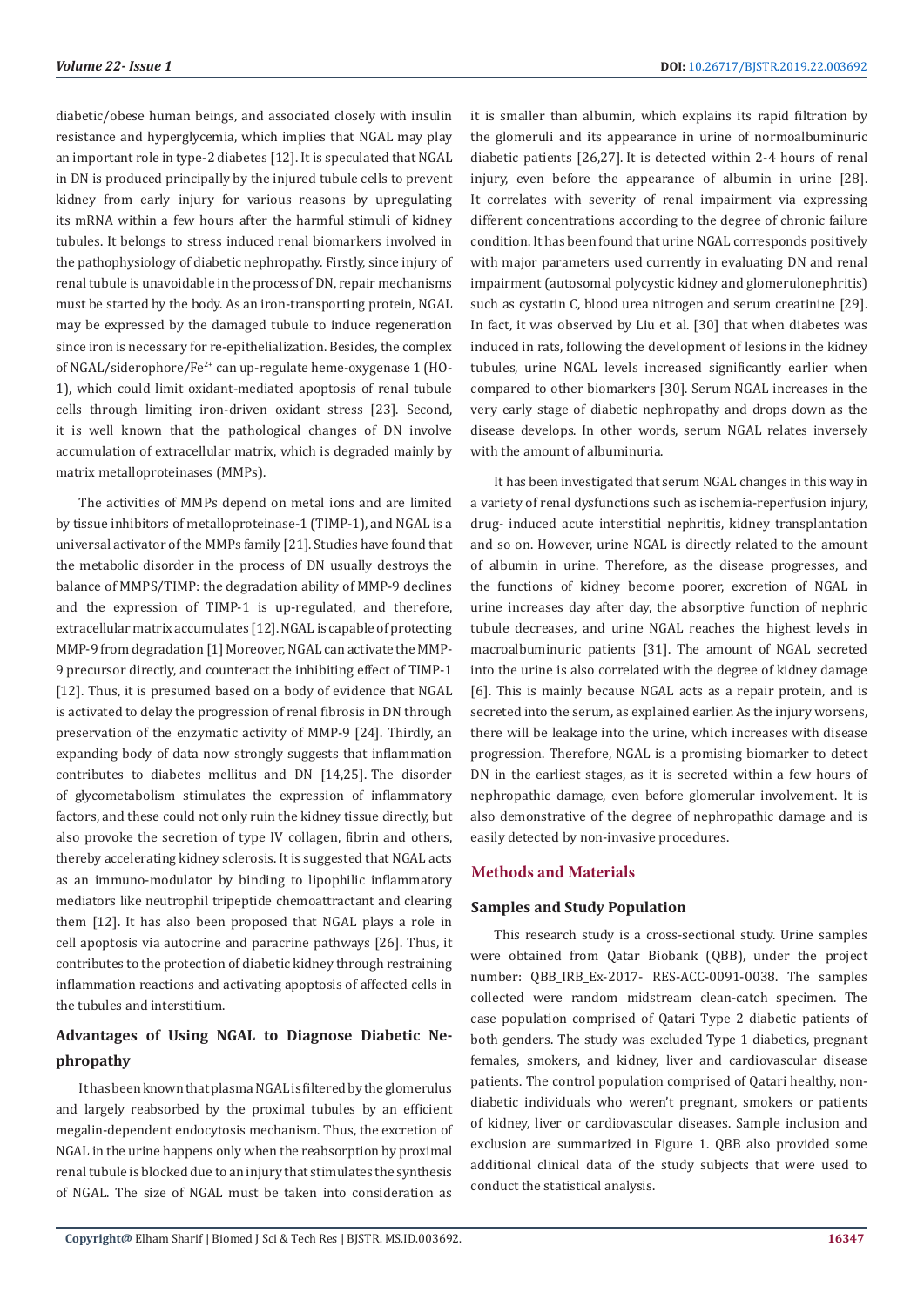

Figure 1: Flowchart summarizing methodology.

#### **ELISA for Measuring NGAL**

Enzyme-linked immunosorbent assay (ELISA) was performed using anti-human lipocalin 2 antibody (R&D Systems, Minnesota, USA) to detect NGAL in the urine samples of both diabetic and healthy patients [32].

# **Sample Preparation**

Centrifuged urine samples were allowed to warm to room temperature, and then used in the assay.

# **Assay Procedure**

100uL of assay diluent (provided with the kit) was added to each well. 50 uL of standard, control or sample was added to each well, covered with adhesive strip, and incubated for 2 hours at 2 °C. After incubation, an automatic washer and the prepared wash buffer was used to wash the wells four times, after which

the plates were inverted and blotted against paper towels. 200uL of cold Human Lipocalin-2 conjugate was added to each well, and incubated for 2 hours at 2 °C. After incubation, the washing process was repeated four times. Then, 200uL of the substrate solution was added, and incubated for 30 minutes at room temperature while protecting from sunlight. 50uL of stop solution was then added to each well. Then, within 30 minutes, the optical density was measured at 450nm.

#### **Analytical Technique**

**Calculation of uNGAL Concentration:** First, the corrected optical densities of the standards were calculated by subtracting the OD of the zero standard from the standard solutions. These values were then used to generate a 4-PL standard curve (Figure 2). Then, using the standard curve, the concentrations of NGAL in all samples and controls were calculated.

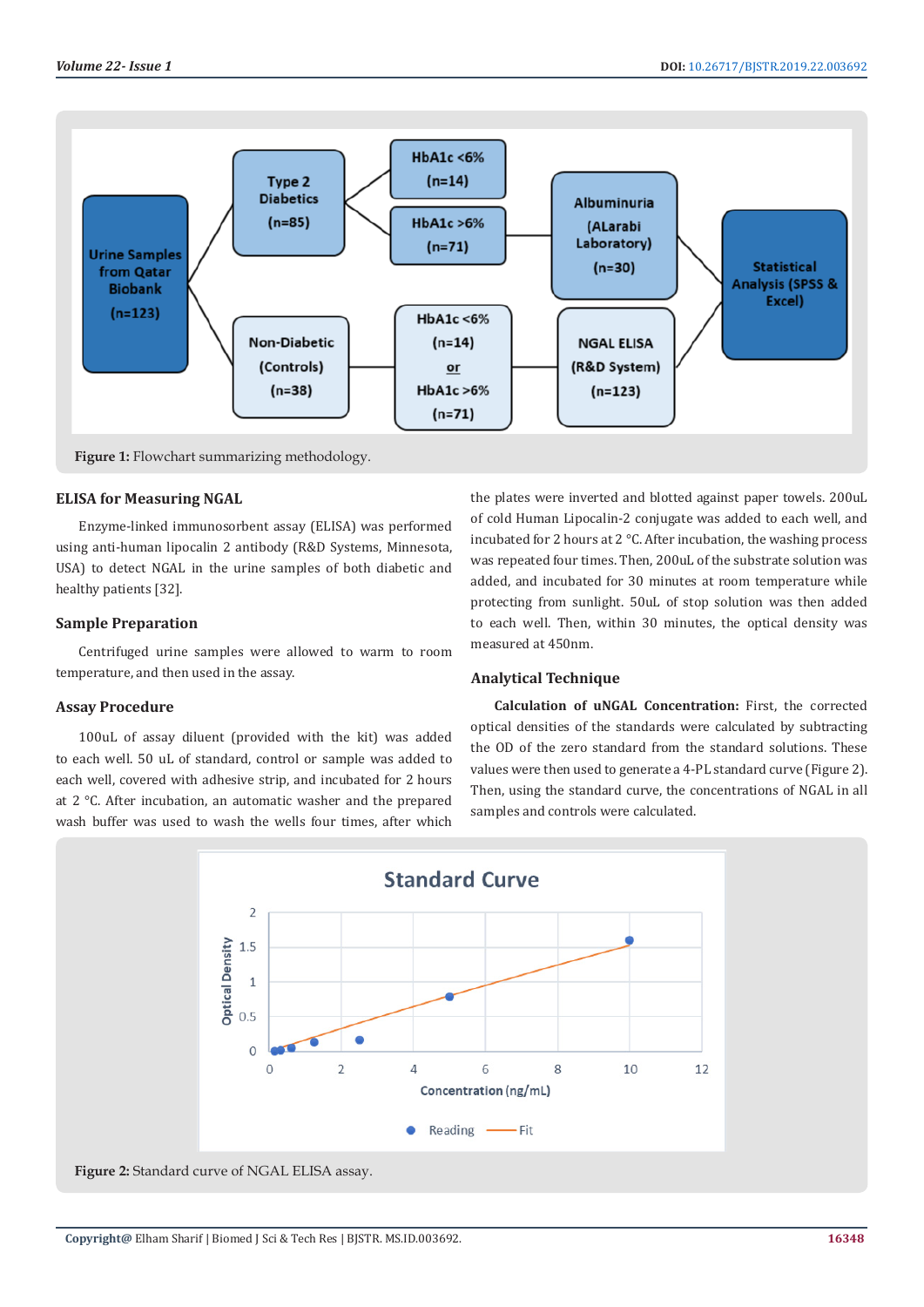**Calculation of eGFR:** The modification of diet in renal disease (MDRD) equation was used for estimating the glomerular filtration rate. It was calculated as follows:

$$
MDRDeGFR \frac{mL}{\text{min}} = 186.3 \times SCr^{-1.154} \times Age^{-0.23} \times 0.742 (for women) \times \left(\frac{1.73}{BSA}\right)
$$
  
Body Surface Area  $(BSA)(m^2) = \sqrt{\frac{height \times weight}{3600}}$ 

**Calculation of Urine Microalbumin Concentration:** 30 samples were chosen from the group of patients having HbA1c>6%, and these were tested for microalbuminuria through an external laboratory (Al-Arabi Laboratory & Radiology).

#### **Statistical Analysis**

Data obtained from the experimental analysis and provided by QBB was entered into the statistical software, IBM SPSS for Windows, version 24 and Microsoft Excel 2013. Then, the means and the standard deviations were calculated for the normally distributed continuous data, and one-way analysis of variances (ANOVA) was carried out to detect any significant differences in the mean values of each group. The count with the percentage was calculated for the categorical data. Then, Pearson's correlational analysis was carried out to determine the correlation between uNGAL concentrations and other parameters, keeping NGAL concentration as the dependent factor. If significant correlation was found, then the  $R^2$  value was also calculated to determine the degree of correlation, and regression analysis was conducted to determine the dependency of uNGAL concentration on the correlated factors.

### **Results**

#### **General Study Characteristics**

Since prolonged hyperglycemia precedes DN, HbA1c was considered as a factor to predict probable damage to the kidney. There-

**Table 1:** Comparison of mean values of different parameters in each group.

fore, the samples were divided into three groups: non-diabetic healthy patients, diabetic patients with HbA1c>6, and diabetic patients with HbA1c<6. As shown in Figure 3. Out of 123 samples, 38 were non-diabetic, 14 were diabetic with HbA1c<6%, and 71 were diabetic with HbA1c>6%.



**Figure 3:** Distribution of patients based on status of diabetes.

#### **Phenotypic Characteristics**

This sample was comprised of 123 subjects having a mean age of 48.24 with an average BMI of 30.57kg/m<sup>2</sup> and weight of 84.16kg. An analysis was made using statistical methods (ANOVA) between the three groups. As shown in Table 1, the data demonstrated that there is a statistically significant difference between the mean HbA1c levels of the three groups (p=0.00). It can also be observed that there is a significant difference in the mean glucose levels  $(p=0.00)$  and age of the patients  $(p=0.00)$  in each group. However, no statistically significant difference was observed between the mean levels of the other investigated parameters: NGAL, BMI, weight, serum total protein and albumin, eGFR, BUN, SCr and c-peptide of insulin (p>0.05).

**Variable Non-Diabetic Patients Diabetic Patients with HbA1c < 6% Diabetic Patients with HbA1c**   $> 6\%$  **p**-value (2-tailed) HbA1c (%) 5.33 (± 0.31) 5.54 (± 0.29) 7.85 (± 1.64) 0.00\* NGAL (ng/mL) 14.5 (± 8.48) 17.2 (± 8.51) 13.0 (± 7.51) 0.18 Age (years) 36.5 (± 10.8) 42.5 (± 11.0) 49.5 (± 9.37) 0.00\* Weight (kg)  $82.4 \pm 21.1$   $77.7 \pm 14.3$   $85.2 \pm 17.8$  0.35 BMI  $(kg/m<sup>2</sup>)$ ) 26.8 (± 9.68) 26.2 (± 8.38) 29.2 (± 8.65) 29.2 (± 8.65) Glucose (mmol/L)  $\begin{array}{|c|c|c|c|c|c|c|c|} \hline \text{5.19 (pm 0.61)} & \text{5.56 (pm 1.00)} & \text{5.58 (pm 1.00)} \ \hline \end{array}$ Serum Total Protein (g/L) 73.2 (± 4.20) 71.0 (± 3.26) 72.4 (± 3.98) 0.18 Serum Albumin (g/L)  $45.4 \pm 2.62$   $44.0 \pm 1.75$   $44.6 \pm 2.81$   $0.14$ SCr (u/L) 69.1 (± 14.7) 61.8 (± 14.5) 62.7 (± 13.4) 0.06 BUN (mmol/L ) 4.18 (± 1.13) 3.87 (± 0.85) 4.37 (± 1.1) 0.26 eGFR (mL/min) 103.8 (± 23.9) 109.7 (± 27.7) 100.9 (± 22.9) 0.4 c-peptide of Insulin (ng/mL)  $2.47 (\pm 1.55)$   $2.52 (\pm 2.31)$   $2.93 (\pm 1.89)$  0.4

Note: \* - Represents statistical significance (p<0.05)

The data shown here represents the mean and standard deviation.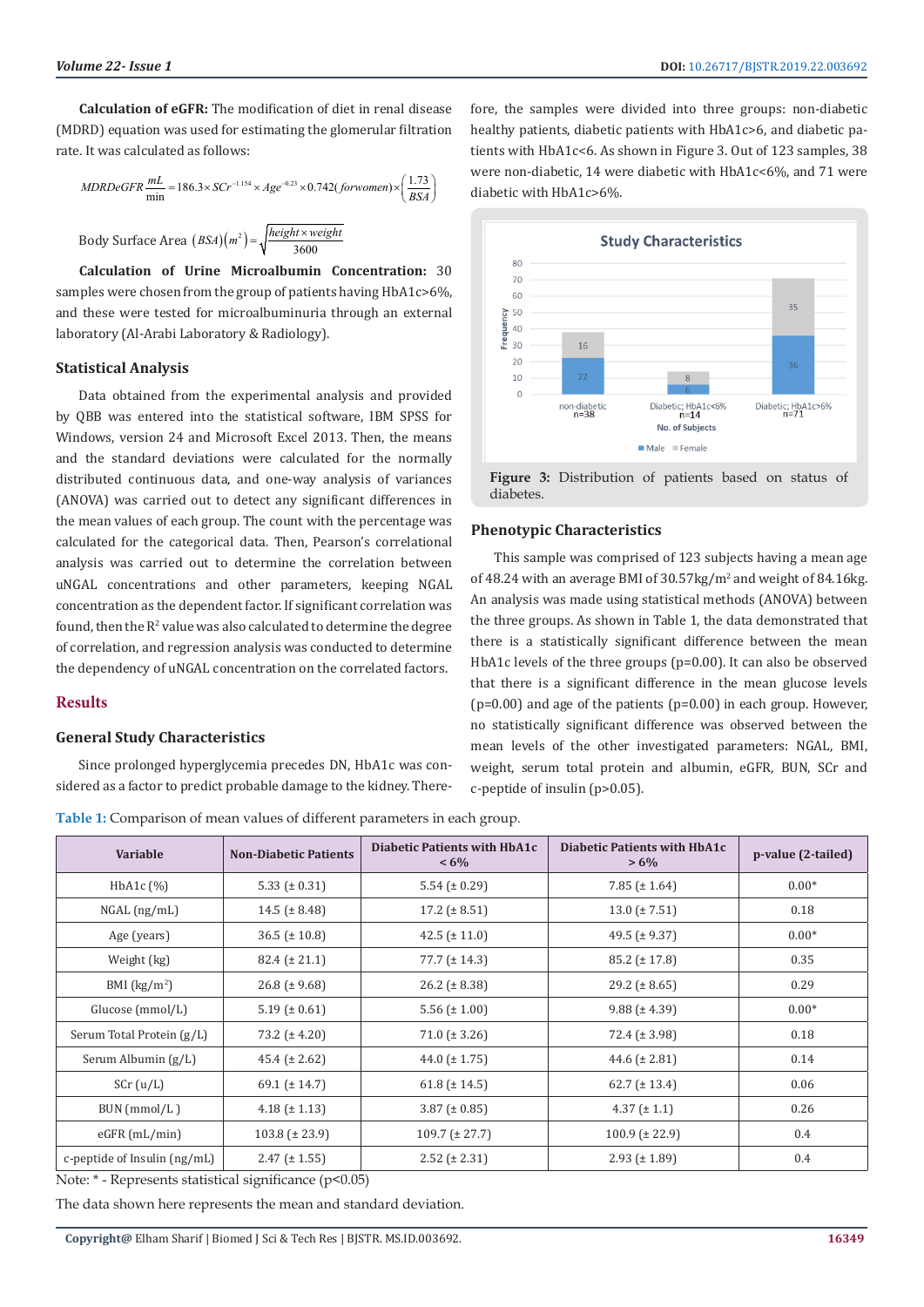# **Microalbuminuria**

Of the 30 samples selected from the group of diabetic patients having HbA1c> 6 g% and tested for albuminuria, 5 patients (17%) tested positive for micro/macroalbuminuria, while the rest (83%) were normoalbuminuric, as demonstrated in Figure 4. Microalbuminuria was characterized as the presence of more than 30mg of albumin/g of creatinine in urine.



# **Correlational Analysis**

To study the correlation between uNGAL and kidney function, Pearson's correlation factor was calculated, with uNGAL concentration being the dependent factor, and the results are tabulated in Table 2. In the non-diabetic group, no significant correlations were found between uNGAL concentrations and any of the investigated parameters (p>0.05), except serum albumin (p<0.05). Similar to the non-diabetic group, in the Diabetic patients with HbA1c<6% group there was no significant correlations were found between uNGAL concentrations and any of the investigated parameters (p>0.05) (Figures 5-7). In Diabetic patients with HbA1c > 6% group, there was a significant correlation between uNGAL concentrations and glucose (p=0.023), HbA1c (p=0.026) and serum albumin (p=0.001). Since significant correlation was discovered, the  $R<sup>2</sup>$  value was also calculated to determine the degree of correlation, and the results are demonstrated in Figures 8 & 9. It was observed that the degree of correlation was weak ( $R^2$  values closer to 0).

**Table 2:** Correlational analysis between uNGAL concentration and other parameters.

| <b>Variable</b>              | <b>Non-Diabetic Patients</b> | Diabetic Patients with $HbA1c < 6\%$ | Diabetic Patients with $HbA1c > 6%$ |
|------------------------------|------------------------------|--------------------------------------|-------------------------------------|
| Age (years)                  | 0.636                        | 0.455                                | 0.863                               |
| Weight (kg)                  | 0.692                        | 0.611                                | 0.709                               |
| BMI $(kg/m2)$                | 0.415                        | 0.56                                 | 0.329                               |
| Glucose (mmol/L)             | 0.201                        | 0.373                                | $0.023*$                            |
| HbA1c (%)                    | 0.563                        | 0.491                                | $0.026*$                            |
| Serum Total Protein (g/L)    | 0.876                        | 0.529                                | 0.509                               |
| Serum Albumin (g/L)          | $0.038*$                     | 0.094                                | $0.001*$                            |
| SCr (u/L)                    | 0.082                        | 0.164                                | 0.209                               |
| BUN (mmol/L)                 | 0.75                         | 0.663                                | 0.72                                |
| eGFR (mL/min)                | 0.248                        | 0.681                                | 0.982                               |
| c-peptide of Insulin (ng/mL) | 0.119                        | 0.904                                | 0.979                               |
| c-peptide of Insulin (ng/mL) | $2.47 \ (\pm 1.55)$          | $2.52 (\pm 2.31)$                    | $2.93 \ (\pm 1.89)$                 |

Note: \* - Represents statistical significance (p<0.05)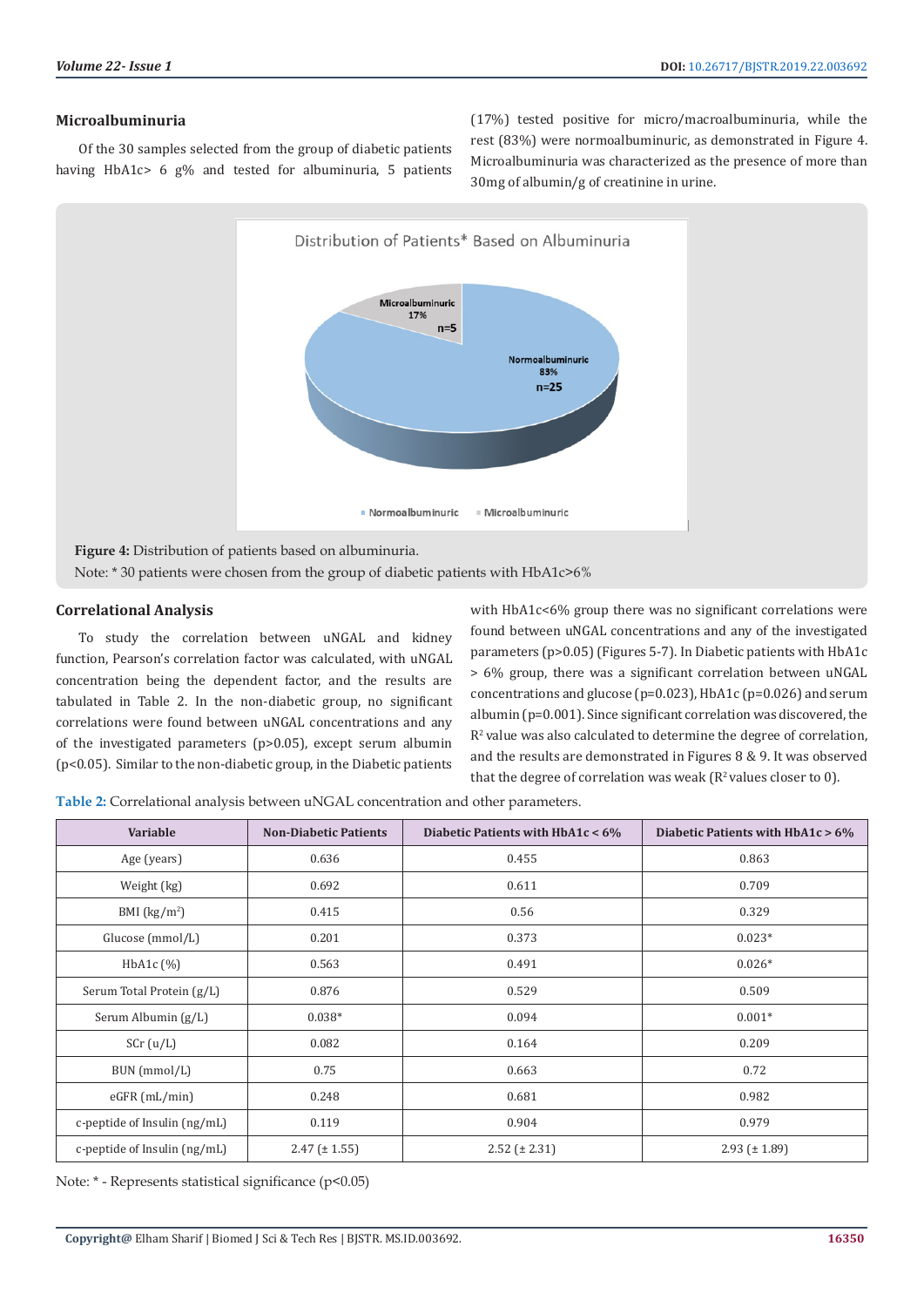

**Figure 5:** Biomarkers assessing renal function at different stages.

Note: Proposed paradigm of kidney injury with subclinical damage detected by Novel Biomarkers prior to progressing to functional hange; Neutrophil Gelatinase Associated Lipocalin (NGAL) is secreted soon after renal injury. If the injury persists, it leads to the secretion of other damage markers causing functional loss. However, if it gets treated, normal renal function will be restored.



**Figure 6:** The secretion of NGAL and window of change from kidney injury to kidney failure. Note: The different anatomical structures of the nephron; Neutrophil Gelatinase Associated Lipocalin (NGAL) is secreted by the distal convoluted tubule in the early stages of diabetic nephropathy (DN) and Serum Creatinine (SCr) is secreted by the glomerulus later. Both are secreted because of kidney damage.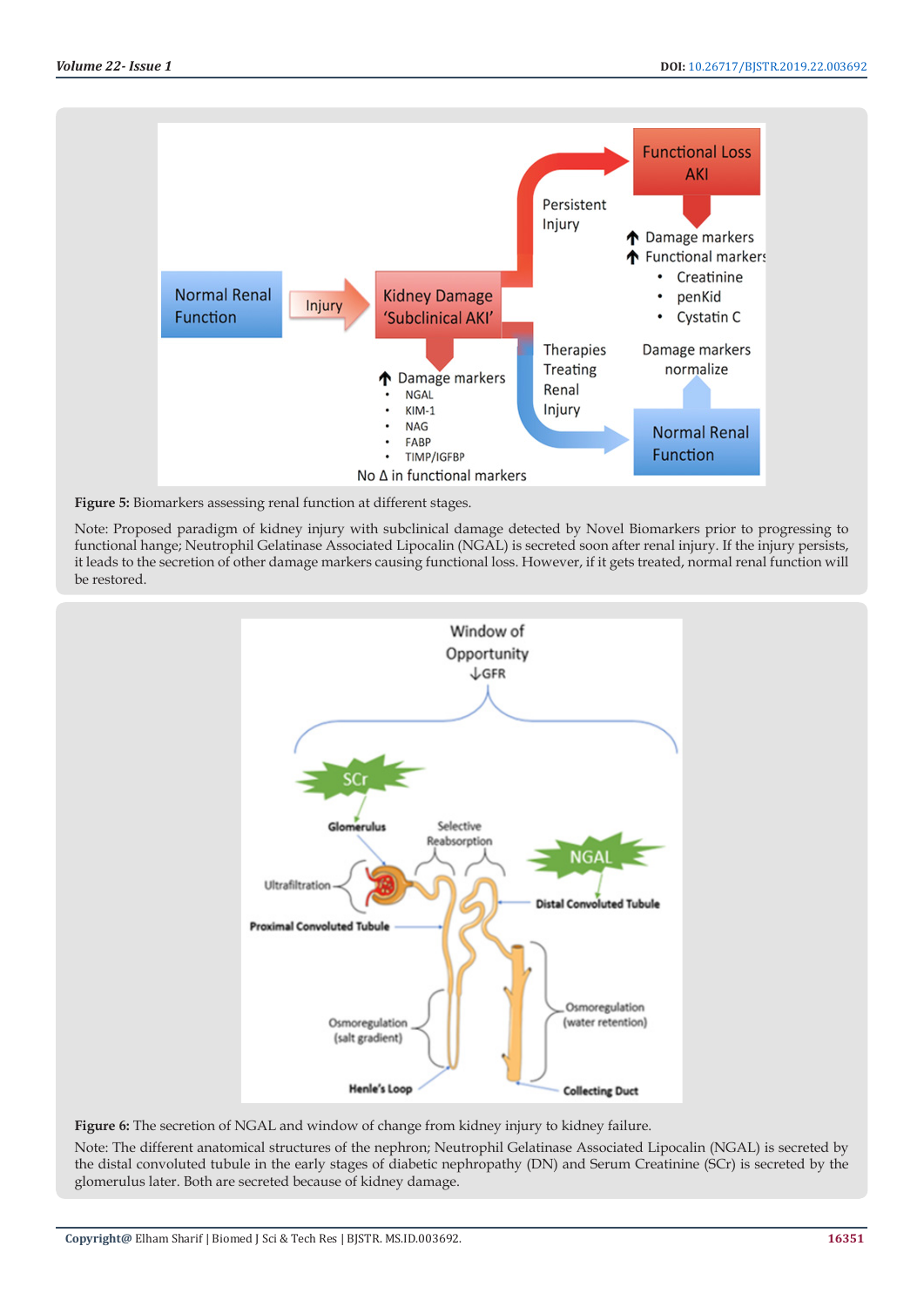

**Figure 7:** Comparison of mean uNGAL concentrations across the chosen groups.

0 - Healthy non-diabetic subjects

>6 - Diabetic patients with HbA1c>6%

<6 - Diabetic patients with HbA1c<6%



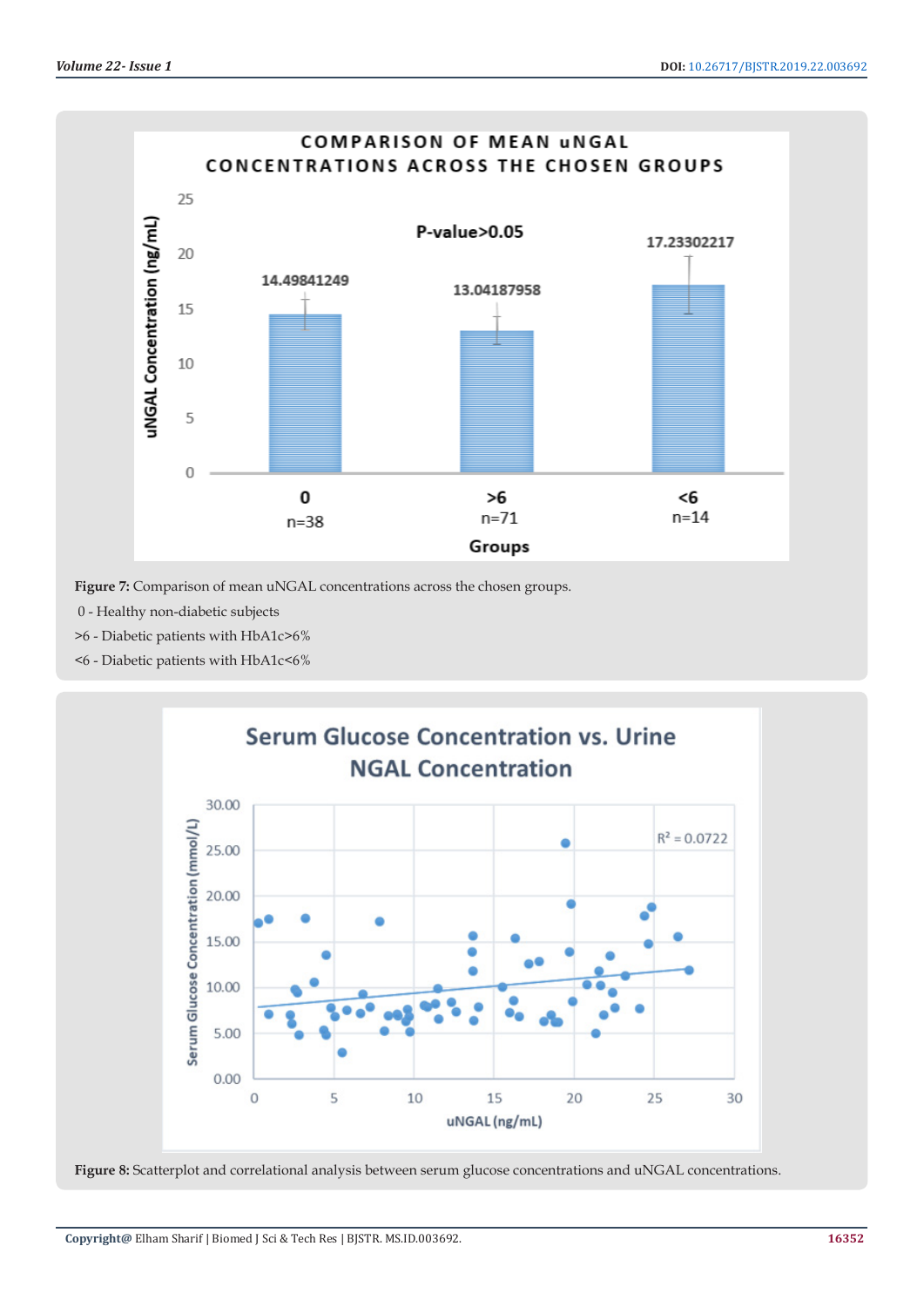

**Figure 9:** Scatterplot and correlational analysis between HbA1c % and uNGAL concentrations.

#### **Discussion**

Diabetes is a growing global epidemic that is expected to affect more than 366 million people (4.4%) by the year 2030. DN is one of the major complications of diabetes, and it is the largest cause of chronic kidney diseases and end stage renal diseases. To prevent renal failure, it is important to identify a biomarker that can be used to predict the occurrence of DN in its earliest stages. NGAL is considered to be one such promising biomarker. Belonging to the lipocalin family, the monomeric form of this protein is secreted by injured tubular cells of the kidney. In this study, the relationship between urine NGAL concentrations and kidney function was assessed. The uNGAL concentration was measured in 123 subjects, divided into 3 categories: healthy non-diabetic patients (group 1), diabetic patients with HbA1c<6% (group 2), and diabetic patients with HbA1c>6% (group 3), as tabulated in Table 1. It was observed that the mean uNGAL concentration was 14.5 (± 8.48)ng/ mL, 17.2 (± 8.51)ng/mL, 13.0 (± 7.51)ng/mL in groups 1, 2 and 3 respectively, although the difference between the groups was not statistically significant (p>0.05). It is difficult to compare these results to existing literatures discussing uNGAL concentrations in type 2 diabetes, since all the studies have been conducted by comparing nephropathic and non-nephropathic groups [32].

For instance, a study was conducted by Al-Refai and colleagues in 2014 about Egyptian acute-kidney injury subjects, and they discovered a significant difference between healthy subjects and albuminuric patients , but no significant difference was found between normoalbuminuric, microalbuminuric and macroalbuminuric groups [18]. Moreover, a study conducted by Lacquaniti and colleagues in 2013 on Italian Type 1 diabetic patients demonstrated a significant difference in the mean levels of uNGAL between healthy patients and normoalbuminuric type 1 patients [33]. The difference

in results may be due to the difference in sample size, the type of diabetes, the type of kidney injury or the difference in ethnicities. To investigate the relationship between uNGAL concentrations and the kidney function, correlational analysis (Pearson's correlation) was conducted between uNGAL concentrations and the kidney function tests: SCr, BUN and eGFR, along with the HbA1c, and fasting glucose concentration. It was observed that in groups 1 (healthy) and 2 (diabetic, HbA1c<6%), uNGAL concentrations showed no significant correlation with any parameter. However, in group 3 (diabetic, HbA1c>6%), significant correlation was observed between uNGAL concentrations with HbA1c and glucose concentration (p<0.05), and it was a weak positive correlation  $(R^2=0.06$  and  $0.07$  respectively). This implies that uNGAL concentrations are secreted in larger amounts following prolonged hyperglycemia, which may be related to the pathogenesis of DN.

Moreover, significant weak negative correlation was observed between uNGAL and serum albumin concentrations (p<0.05 and  $R^2$ =0.0007), which means that as serum albumin decreases, uNGAL concentration increases. Decrease in serum albumin is often due to its increased loss in urine. Therefore, it can be inferred that there might be positive correlation between uNGAL and urine albumin concentrations, which has been reported by Papadopoulou-Marketou and colleagues (2017), among others [34]. The discrepant results could be attributed to the small sample size in this study and the variation in age, ethnicity and stage of the disease, and no conclusion can be drawn from these results. Moreover, it should be taken into consideration that the complications of diabetes and prolonged hyperglycemia can be other microvascular complications, such as retinopathy and neuropathy, or macrovascular complications, such as atherosclerosis, cardiovascular disease and coronary heart disease, among others. Since enough clinical information about the patients were not available, it was difficult to confirm the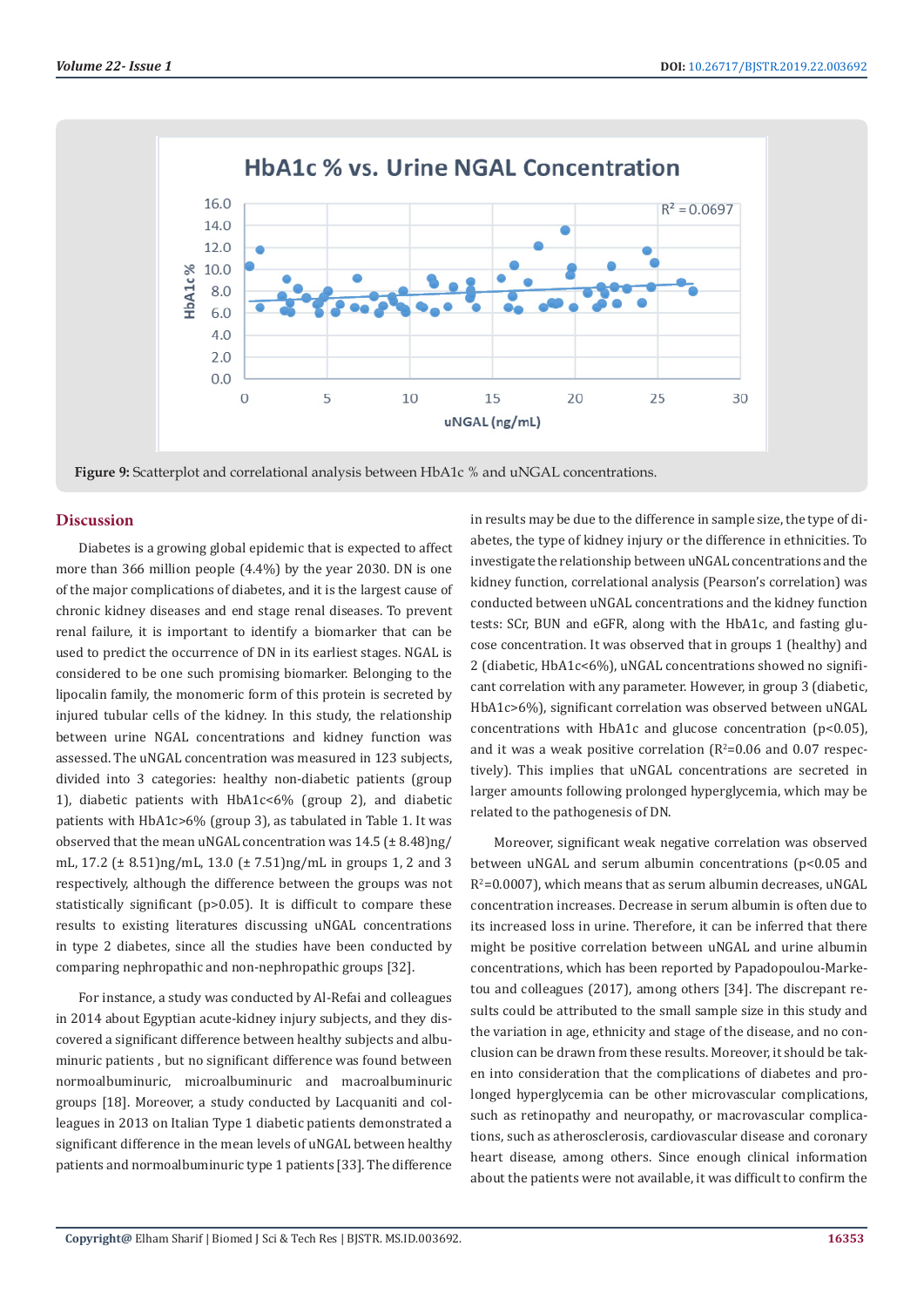status of the other patients in group 3 (diabetic; HbA1c>6%). Since this study tries to correlate disease development with structural involvement through secretion of a protein, it would be more beneficial if the study design was of the observational or prospective format, instead of the cross-sectional format used. Moreover, it would prove useful to test the hypothesis on a larger sample size.

# **Acknowledgement**

We would like to extend our gratitude to Ms Shazda Cowdhury and Ms. Horia El-Sherif, Biomedical Sciences Students, College of Health Sciences at Qatar University for helping us in the practical and statistical analysis and interpretation. Thanks to Ms. Mooza Al-Khinji, Senior Lab Technician, College of Health Sciences at Qatar University for assisting us with experimental work.

### **Compliance with Ethical Standards**

The experimental design including participation of human subjects were obtained from the Qatar Biobank (QBB), under the project no. QBB\_IRB\_Ex-2017- RES-ACC-0091-0038.

### **Author Contributions**

Elham Sharif (corresponding author) designed and supervised the project. Mariam Alwakeel equally contributed to data collection, data analysis, and manuscript draft. All authors equally contributed to the final editing and revision of the manuscript.

#### **References**

- 1. (2017) International Diabetes Federation. IDF Diabetes Atlas, (8th Edn). Brussels, Belgium.
- 2. Haj Bakri A, Al Thani A (2013) Chronic Disease Risk Factor Surveillance: Qatar STEPS Report 2012 (Rep.). Ministry of Health.
- 3. [Oltean S, Coward R, Collino M, Baelde H \(2017\) Diabetic Nephropathy:](https://www.hindawi.com/journals/bmri/2017/3146524/)  [Novel Molecular Mechanisms and Therapeutic Avenues.](https://www.hindawi.com/journals/bmri/2017/3146524/) BioMed [Research International p. 1.](https://www.hindawi.com/journals/bmri/2017/3146524/)
- 4. [Perkins BA, Ficociello LH, Roshan B, Warram JH, Krolewski AS \(2010\)](https://www.ncbi.nlm.nih.gov/pubmed/19847154)  [In patients with type 1 diabetes and new-onset microalbuminuria](https://www.ncbi.nlm.nih.gov/pubmed/19847154)  [the development of advanced chronic kidney disease may not require](https://www.ncbi.nlm.nih.gov/pubmed/19847154)  progression to proteinuria. [Kidney International 77\(1\): 57-64.](https://www.ncbi.nlm.nih.gov/pubmed/19847154)
- 5. [Thomas M, Burns W, Cooper M \(2005\) Tubular changes in early diabetic](https://www.ncbi.nlm.nih.gov/pubmed/15822053)  nephropathy. [Advances in Chronic Kidney Disease 12\(2\): 177-186.](https://www.ncbi.nlm.nih.gov/pubmed/15822053)
- 6. [Yang Y, He X, Chen S, Wang L, Li E, et al. \(2009\) Changes of serum and](https://www.ncbi.nlm.nih.gov/pubmed/19390997)  [urine neutrophil gelatinase-associated lipocalin in type-2 diabetic](https://www.ncbi.nlm.nih.gov/pubmed/19390997)  [patients with nephropathy: one year observational follow-up](https://www.ncbi.nlm.nih.gov/pubmed/19390997)  study. Endocrine [36\(1\): 45-51.](https://www.ncbi.nlm.nih.gov/pubmed/19390997)
- 7. [Firu SG, Streba CT, Firu D, Tache DE, Rogoveanu I \(2015\) Neutrophil](https://www.ncbi.nlm.nih.gov/pmc/articles/PMC4564045/)  [Gelatinase Associated Lipocalin \(NGAL\) - a biomarker of renal](https://www.ncbi.nlm.nih.gov/pmc/articles/PMC4564045/)  [dysfunction in patients with liver cirrhosis: Do we have enough](https://www.ncbi.nlm.nih.gov/pmc/articles/PMC4564045/)  proof? [Journal of medicine and life p. 15-20.](https://www.ncbi.nlm.nih.gov/pmc/articles/PMC4564045/)
- 8. (2016) World Health Organization. Global report on diabetes (Rep.).
- 9. (2012) Health, S.C.o. Qatar Stepwise Report. Chronic Disease Risk Factor Surveillance 2013. Supreme Council of Health, Qatar pp. 124.
- 10. [Awad Susanne F, O'Flaherty M, Critchley J, Abu Raddad LJ \(2017\)](https://www.ncbi.nlm.nih.gov/pubmed/29175341)  [Forecasting the burden of type 2 diabetes mellitus in Qatar to 2050: A](https://www.ncbi.nlm.nih.gov/pubmed/29175341)  [novel modeling approach. Diabetes Research and Clinical Practice 137:](https://www.ncbi.nlm.nih.gov/pubmed/29175341)  [100-108.](https://www.ncbi.nlm.nih.gov/pubmed/29175341)
- 11. [Olokoba AB, Obateru OA, Olokoba LB \(2012\) Type 2 diabetes mellitus: a](https://www.ncbi.nlm.nih.gov/pmc/articles/PMC3464757/) [review of current trends.](https://www.ncbi.nlm.nih.gov/pmc/articles/PMC3464757/) Oman medical journal 27(4): 269-273.
- 12. [Magri CJ, Fava S \(2009\) The role of tubular injury in diabetic](https://www.sciencedirect.com/science/article/abs/pii/S0953620508003439) nephropathy. [European Journal of Internal Medicine 20\(6\): 551-555.](https://www.sciencedirect.com/science/article/abs/pii/S0953620508003439)
- 13. [Thomas M, Burns W, Cooper M \(2005\) Tubular changes in early diabetic](https://europepmc.org/abstract/med/15822053) nephropathy. [Advances in Chronic Kidney Disease 12\(2\): 177-186.](https://europepmc.org/abstract/med/15822053)
- 14. [Devarajan P \(2008\) Neutrophil gelatinase-associated lipocalin \(NGAL\):](https://www.ncbi.nlm.nih.gov/pubmed/18569973) A new marker of kidney disease. [Scandinavian Journal of Clinical and](https://www.ncbi.nlm.nih.gov/pubmed/18569973) [Laboratory Investigation](https://www.ncbi.nlm.nih.gov/pubmed/18569973) 241: 89-94.
- 15. [Dabla PK \(2010\) Renal function in diabetic nephropathy.](https://www.ncbi.nlm.nih.gov/pubmed/21537427) World Journal [of Diabetes 1\(2\): 48-56.](https://www.ncbi.nlm.nih.gov/pubmed/21537427)
- 16. [Cruz DN, Cal MD, Garzotto F, Perazella MA, Lentini P, et al. \(2009\) Plasma](https://www.ncbi.nlm.nih.gov/pubmed/19956925) [neutrophil gelatinase-associated lipocalin is an early biomarker for](https://www.ncbi.nlm.nih.gov/pubmed/19956925) [acute kidney injury in an adult ICU population. Intensive Care 36\(3\):](https://www.ncbi.nlm.nih.gov/pubmed/19956925) [444-451.](https://www.ncbi.nlm.nih.gov/pubmed/19956925)
- 17. [Fiseha T \(2015\) Urinary biomarkers for early diabetic nephropathy in](https://www.ncbi.nlm.nih.gov/pmc/articles/PMC4491239/) type 2 diabetic patients. [Biomarker Research 3: 16.](https://www.ncbi.nlm.nih.gov/pmc/articles/PMC4491239/)
- 18. [Al Refai AA, Tayel SI, Ragheb A, Dala AG, Zahran A \(2014\) Urinary](https://www.scirp.org/Journal/PaperInformation.aspx?PaperID=44090) [Neutrophil Gelatinase Associated Lipocalin as a Marker of Tubular](https://www.scirp.org/Journal/PaperInformation.aspx?PaperID=44090) [Damage in Type 2 Diabetic Patients with and without Albuminuria.](https://www.scirp.org/Journal/PaperInformation.aspx?PaperID=44090) Open [Journal of Nephrology](https://www.scirp.org/Journal/PaperInformation.aspx?PaperID=44090) 4(1): 37-46.
- 19. [Mori K, Nakao K \(2007\) Neutrophil gelatinase-associated lipocalin as the](https://www.ncbi.nlm.nih.gov/pubmed/17342180) [real-time indicator of active kidney damage.Kidney International71\(10\):](https://www.ncbi.nlm.nih.gov/pubmed/17342180) [967-970.](https://www.ncbi.nlm.nih.gov/pubmed/17342180)
- 20. [Devarajan P \(2010\) Review: Neutrophil gelatinase-associated](https://www.ncbi.nlm.nih.gov/pubmed/20609093) [lipocalin: A troponin-like biomarker for human acute kidney](https://www.ncbi.nlm.nih.gov/pubmed/20609093) injury. Nephrology [15\(4\): 419-428.](https://www.ncbi.nlm.nih.gov/pubmed/20609093)
- 21. [Perkins BA, Aiello LP, Krolewski AS \(2009\) Diabetes complications and](https://www.nejm.org/doi/full/10.1056/NEJMe0904293) the renin-angiotensin system. [New England Journal of Medicine 361\(1\):](https://www.nejm.org/doi/full/10.1056/NEJMe0904293) [83-85.](https://www.nejm.org/doi/full/10.1056/NEJMe0904293)
- 22. [Gluck C, Ko Y, Susztak K \(2017\) Precision Medicine Approaches to](https://www.ncbi.nlm.nih.gov/pubmed/28364354/) [Diabetic Kidney Disease: Tissue as an Issue.](https://www.ncbi.nlm.nih.gov/pubmed/28364354/) Current Diabetes Reports [17\(5\): 30.](https://www.ncbi.nlm.nih.gov/pubmed/28364354/)
- 23. Hosten AO (1990) BUN and creatinine. In Clinical Methods: The History, Physical, and Laboratory Examinations (3rd Edn.) Butterworths, Boston, USA.
- 24. [Ding H, He Y, Li K, Yang J, Li X, et al. \(2007\) Urinary neutrophil](https://www.ncbi.nlm.nih.gov/pubmed/17360238) [gelatinase-associated lipocalin \(NGAL\) is an early biomarker for renal](https://www.ncbi.nlm.nih.gov/pubmed/17360238) [tubulointerstitial injury in IgA nephropathy.Clinical Immunology123\(2\):](https://www.ncbi.nlm.nih.gov/pubmed/17360238) [227-234.](https://www.ncbi.nlm.nih.gov/pubmed/17360238)
- 25. [Schmidtott KM, Mori K, Li JY, Kalandadze A, Cohen DJ, et al. \(2007\) Dual](https://www.ncbi.nlm.nih.gov/pubmed/17229907) [action of neutrophil gelatinase-associated lipocalin. J Am Soc Nephrol](https://www.ncbi.nlm.nih.gov/pubmed/17229907) [18\(2\): 407-413.](https://www.ncbi.nlm.nih.gov/pubmed/17229907)
- 26. [Ahn H, Hyun C \(2013\) Evaluation of serum neutrophil gelatinase](https://www.ncbi.nlm.nih.gov/pubmed/24106249)[associated lipocalin \(NGAL\) activity in dogs with chronic kidney disease.](https://www.ncbi.nlm.nih.gov/pubmed/24106249) [Veterinary Record](https://www.ncbi.nlm.nih.gov/pubmed/24106249) 173(18): 452.
- 27. [Magnusson NE, Hornum M, Jørgensen KA, Hansen JM, Bistrup C, et al.](https://bmcnephrol.biomedcentral.com/articles/10.1186/1471-2369-13-8) [\(2012\) Plasma neutrophil gelatinase associated lipocalin \(NGAL\) is](https://bmcnephrol.biomedcentral.com/articles/10.1186/1471-2369-13-8) [associated with kidney function in uraemic patients before and after](https://bmcnephrol.biomedcentral.com/articles/10.1186/1471-2369-13-8) [kidney transplantation.](https://bmcnephrol.biomedcentral.com/articles/10.1186/1471-2369-13-8) BMC Nephrology 13(1).
- 28. [Assal HS, Tawfeeq S, Rasheed EA, El Lebedy D, et al. \(2013\) Serum](https://www.ncbi.nlm.nih.gov/pmc/articles/PMC3738377/) [Cystatin C and Tubular Urinary Enzymes as Biomarkers of Renal](https://www.ncbi.nlm.nih.gov/pmc/articles/PMC3738377/) [Dysfunction in Type 2 Diabetes Mellitus. Clin Med Insights Endocrinol](https://www.ncbi.nlm.nih.gov/pmc/articles/PMC3738377/) [Diabetes 6: 7-13.](https://www.ncbi.nlm.nih.gov/pmc/articles/PMC3738377/)
- 29. [Nielsen SE, Schjoedt KJ, Astrup AS, Tarnow L, Lajer M, et al. \(2010\)](https://www.ncbi.nlm.nih.gov/pubmed/20854382) [Neutrophil Gelatinase-Associated Lipocalin \(NGAL\) and Kidney Injury](https://www.ncbi.nlm.nih.gov/pubmed/20854382) [Molecule 1 \(KIM1\) in patients with diabetic nephropathy: a cross](https://www.ncbi.nlm.nih.gov/pubmed/20854382)[sectional study and the effects of lisinopril.](https://www.ncbi.nlm.nih.gov/pubmed/20854382) Diabetic Medicine 27(10): [1144-1150.](https://www.ncbi.nlm.nih.gov/pubmed/20854382)